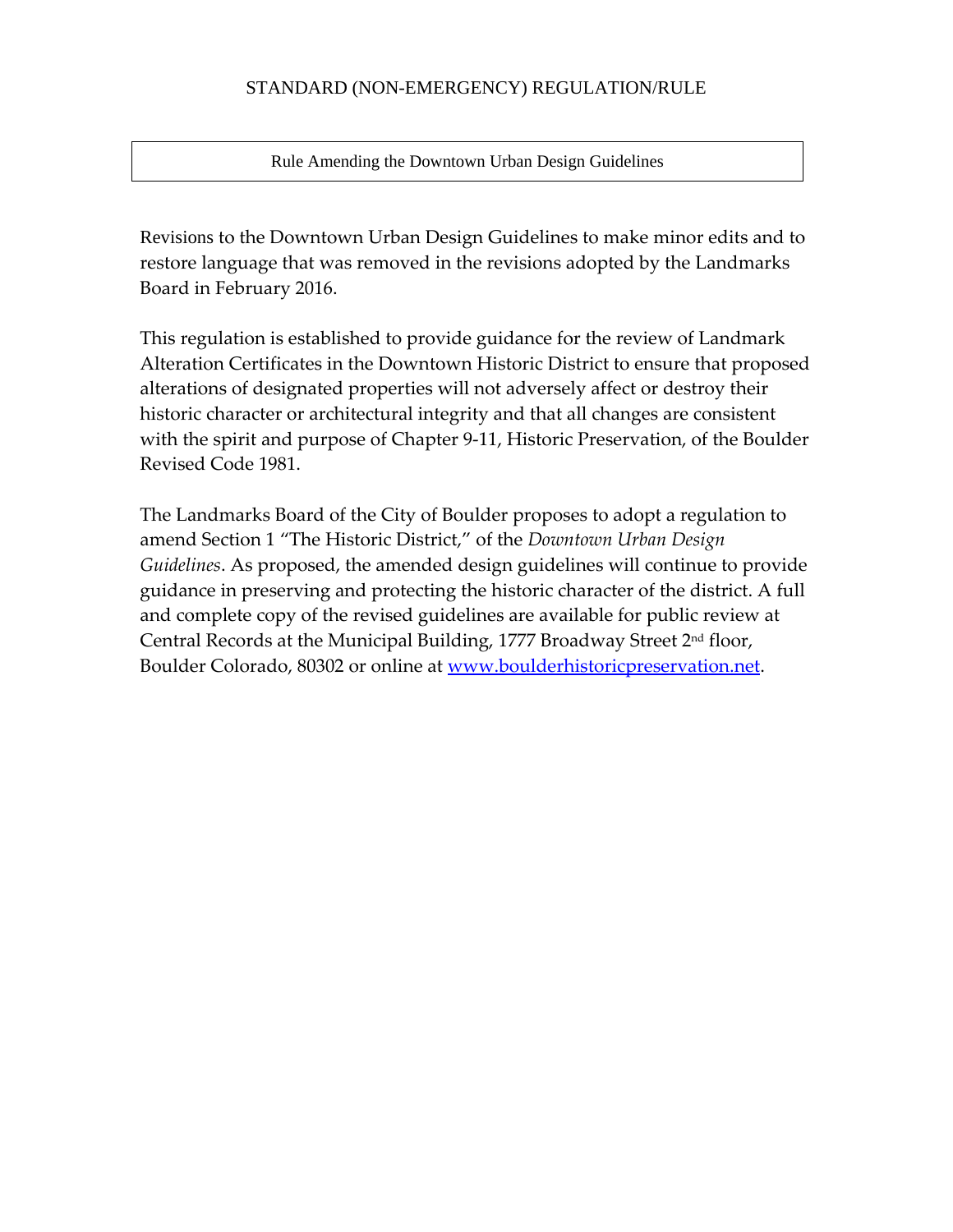

 **CITY OF BOULDER Planning, Housing and Sustainability Historic Preservation program**  1739 Broadway, 4th Floor, P.O. Box 791, Boulder, Colorado 80302 Phone: 303.441.1880 Fax: 303.441.3241

# **Notice of Rule-Making**

The Landmarks Board of the City of Boulder proposes to adopt the following rule by the rulemaking procedures set forth in Chapter 1-4 of the Boulder Revised Code, 1981.

 The proposed rule was approved as to form and legality for adoption on  $\Box$  [date] by

\_\_\_\_\_\_\_\_\_\_\_\_\_\_\_\_\_\_\_\_\_\_\_\_\_\_\_\_\_\_\_\_\_\_\_\_\_\_\_\_ [City Attorney's Office].

 The proposed rule was approved as to substance prior to publication on \_\_\_\_\_\_\_\_\_\_\_\_\_\_\_\_\_\_\_\_\_\_\_\_ [date] by \_\_\_\_\_\_\_\_\_\_\_\_\_\_\_\_\_\_\_\_\_\_\_\_\_\_\_\_\_\_\_\_\_\_\_\_\_\_\_\_\_\_\_ [signature], Chair of the

Landmarks Board, Adopting Authority.

• Three copies of the proposed rule were filed by the Secretary of the Board with the City Clerk, Municipal Building, 1777 Broadway, Boulder, Colorado, on \_\_\_\_\_\_\_\_\_\_\_\_\_\_\_\_\_\_\_\_\_\_\_\_ [date].

The public notice will be published in the Daily Camera on Sunday, March 6 2016, with a 15-day comment period.

• The rule was approved and adopted with/without change after considering public comment on \_\_\_\_\_\_\_\_\_\_\_\_\_\_\_\_\_\_\_\_\_\_\_\_ [date], by \_\_\_\_\_\_\_\_\_\_\_\_\_\_\_\_\_\_\_\_\_\_\_\_\_\_\_\_\_\_\_\_\_\_\_\_\_\_\_\_\_\_\_ [signature], Secretary of the

Landmarks Board, Adopting Authority.

• The adopted rule was re-filed with the City Clerk and effective on  $\lceil \text{date} \rceil$ .